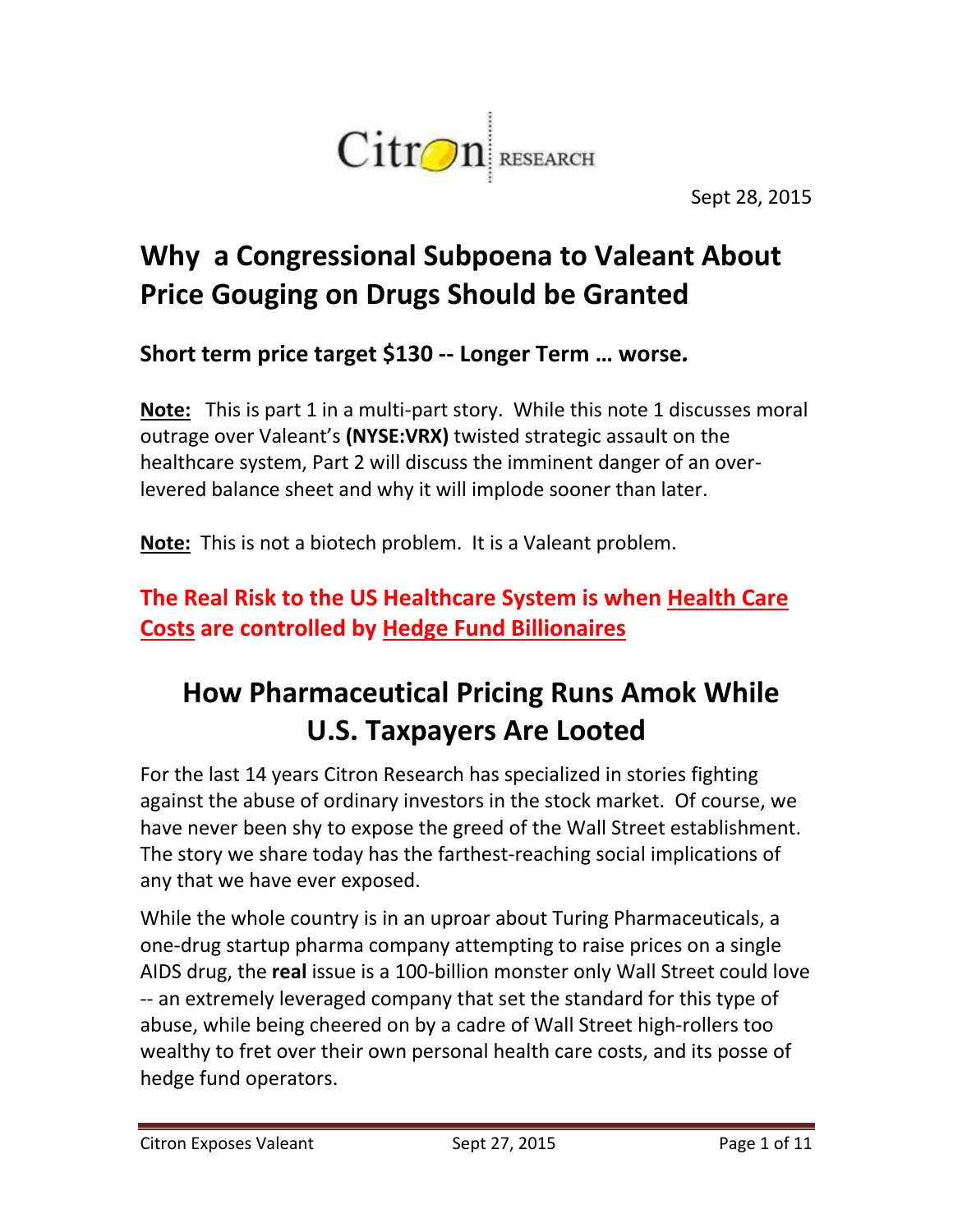The real problem with drug pricing in America is forged in a single word:

## **Valeant**

## **Don't Hate The Player – Hate the Game**

In the Twitter-storm furor over Turing's recent one-drug price gouge attempt, the media has overlooked the reality that **Martin Shkreli was created by the system**. Shkreli is merely a rogue trying to play the gambit that Valeant has perfected.

This article is not for you hedge fund managers who believe that this quarter's performance is more important than human decency or longterm viability; this article is for the millions of Americans who together can be strong enough to mandate change. Wall Street will understand in time.

While Citron Research analyzes the future viability of Valeant based on their highly levered portfolio of drugs, the main takeaway of this article is the danger that Valeant's corporate strategy jeopardizes the entire US pharmaceutical industry, and its status as a leader in the development of drugs for the entire medical system.

### **Systemic Drug Price Hikes ... Because they Can**

Lets us start with drug price hikes. Senator Sanders called attention to just [two instances:](http://www.wsj.com/articles/bernie-sanders-elijah-cummings-question-valeant-on-heart-drug-price-increases-1439574723) heart drugs Isuprel and Nitropress.

Cleveland Clinic states price hikes for the two Valeant drugs unexpectedly adds \$8.6 million, or 7%, to this year's budget of roughly \$122 million for medicines administered at its hospitals …

**[Pharmaceutical Companies Buy Rivals' Drugs, Then Jack Up the Prices](http://www.wsj.com/articles/pharmaceutical-companies-buy-rivals-drugs-then-jack-up-the-prices-1430096431)  [\(WSJ 4/26/2015\)](http://www.wsj.com/articles/pharmaceutical-companies-buy-rivals-drugs-then-jack-up-the-prices-1430096431)**

Sadly, these are but two examples of the whole truth. Citron Research is in the process of compiling a comprehensive dataset detailing drug price increases by Valeant. We will publish our findings on [http://www.valeantpricing.com](http://www.valeantpricing.com/) as soon as our research is conclusive. In the meantime here is an example of some of the more egregious increases: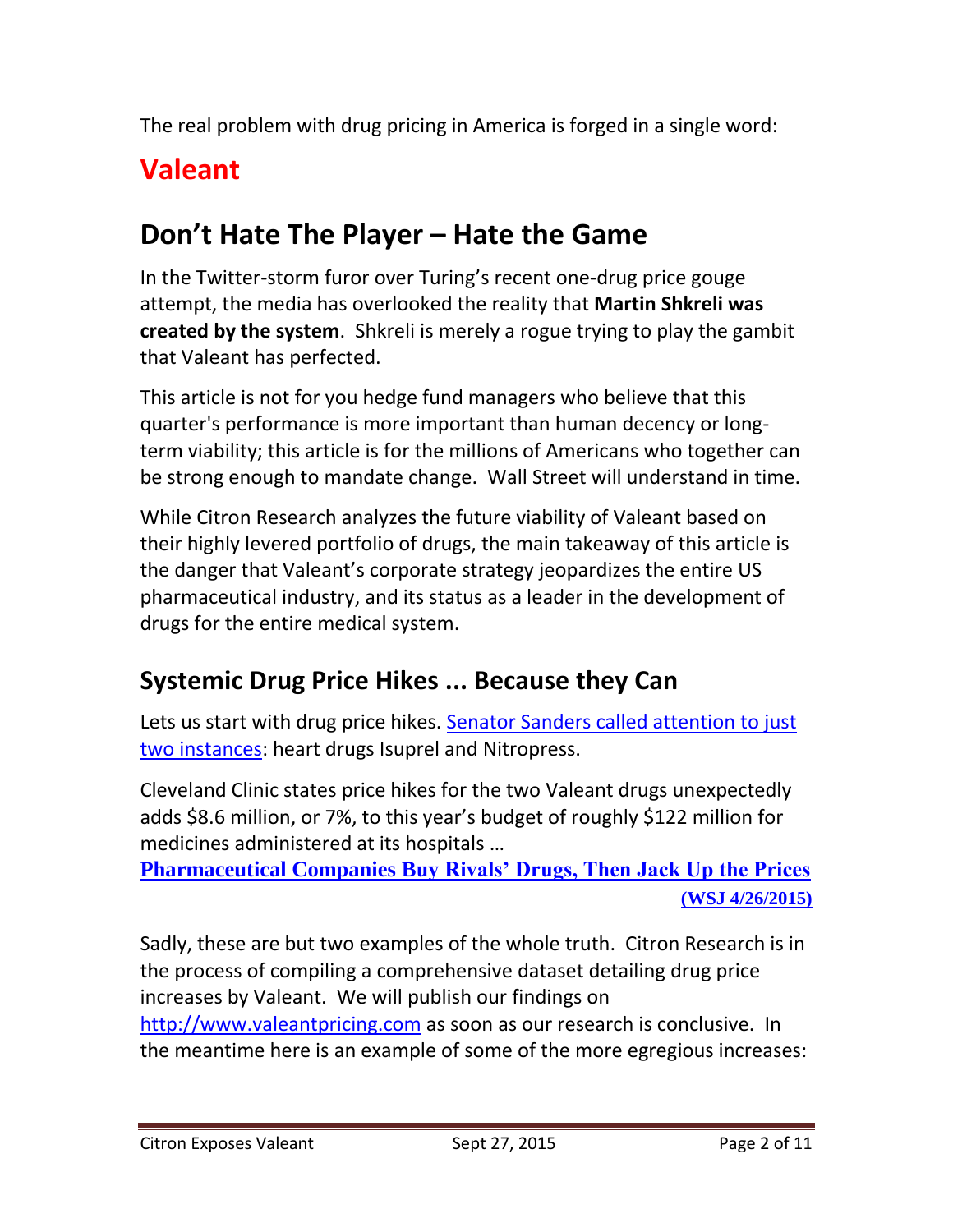

<http://www.wsj.com/articles/pharmaceutical-companies-buy-rivals-drugs-then-jack-up-the-prices-1430096431>

|                                                   | From    | Thru    | Years | $\%$     |
|---------------------------------------------------|---------|---------|-------|----------|
| <b>Valeant Drug Price Increases</b>               |         |         |       | Increase |
| OFLOXACIN 0.3% EAR DROPS                          | Q1-13   | $Q3-15$ | 2.50  | 2288%    |
| <b>CUPRIMINE 250 MG CAPSULE</b>                   | Q1-14   | Q3-15   | 1.50  | 786%     |
| LODOSYN 25 MG TAB                                 | Q1-13   | Q3-15   | 2.50  | 596%     |
| <b>TASMAR 100 MG TABLET</b>                       | $Q2-13$ | Q3-15   | 2.50  | 575%     |
| <b>CARAC CRM</b>                                  | Q1-13   | Q3-15   | 2.50  | 557%     |
| ERYTHROMYCIN-BENZOYL GEL                          | Q1-13   | $Q3-15$ | 2.50  | 515%     |
| ZELAPAR 1.25 MG ODT TAB                           | Q1-13   | Q3-15   | 2.50  | 507%     |
| MESTINON 60 MG TAB                                | $Q1-13$ | $Q3-15$ | 2.50  | 428%     |
| <b>ISORDIL 40 MG TABLET</b>                       | Q3-14   | Q3-15   | 1.00  | 424%     |
| VASOTEC 20 MG TABLET                              | Q1-13   | $Q3-15$ | 2.50  | 421%     |
| EDECRIN 25 MG TAB                                 | $Q1-13$ | Q3-15   | 2.50  | 420%     |
| WELLBUTRIN XL 300 MG TABLET                       | Q1-13   | Q3-15   | 2.50  | 381%     |
| <b>MEPHYTON 5 MG TABLET</b>                       | Q3-13   | Q3-15   | 2.00  | 350%     |
| CARDIZEM CD 360 MG CAP                            | $Q1-13$ | Q3-15   | 2.50  | 335%     |
| TRETINOIN 0.1% CRM                                | Q2-14   | $Q3-15$ | 1.25  | 328%     |
| VANOS 0.1% CREAM                                  | Q1-13   | Q3-15   | 2.50  | 279%     |
| ATIVAN 2 MG TABLET                                | Q1-14   | $Q3-15$ | 1.50  | 275%     |
| MYSOLINE 250 MG TABLET                            | Q1-14   | Q3-15   | 1.50  | 233%     |
| ALDARA 5% CRM                                     | $Q1-13$ | $Q3-15$ | 2.50  | 223%     |
| <b>HYDROCORTISONE BUTYR 0.1% OINT</b>             | Q1-13   | Q3-15   | 2.50  | 221%     |
| XERESE 5%-1% CREAM                                | Q1-13   | Q3-15   | 2.50  | 216%     |
| <b>NORITATE 1% CREAM</b>                          | Q1-14   | Q3-15   | 1.50  | 212%     |
| IPRATROPIUM 0.06% SPRAY                           | Q1-13   | Q3-15   | 2.50  | 200%     |
| NEOMYCI/POLY/GRAM OPHTH SOL                       | Q1-13   | $Q3-15$ | 2.50  | 199%     |
| PROPARACAINE 0.5% EYE DROPS                       | Q1-13   | Q3-15   | 2.50  | 184%     |
| TIMOLOL 0.25% GEL/SOLN                            | Q1-13   | Q3-15   | 2.50  | 172%     |
| MIGRANAL NASAL SPRY                               | $Q1-13$ | Q3-15   | 2.50  | 159%     |
| <b>ERTACZO 2% CREAM</b>                           | Q1-14   | Q3-15   | 1.50  | 147%     |
| LOPROX 1 % SHAMPOO                                | Q1-13   | Q3-15   | 2.50  | 145%     |
| ATRALIN 0.05% GEL                                 | $Q1-13$ | Q3-15   | 2.50  | 135%     |
| DIHYDROERGOTAMINE MESYLATE 4<br>MG/ML NASAL SPRAY | Q1-14   | $Q3-15$ | 1.50  | 90%      |

### **This Chart Cannot Be Ignored**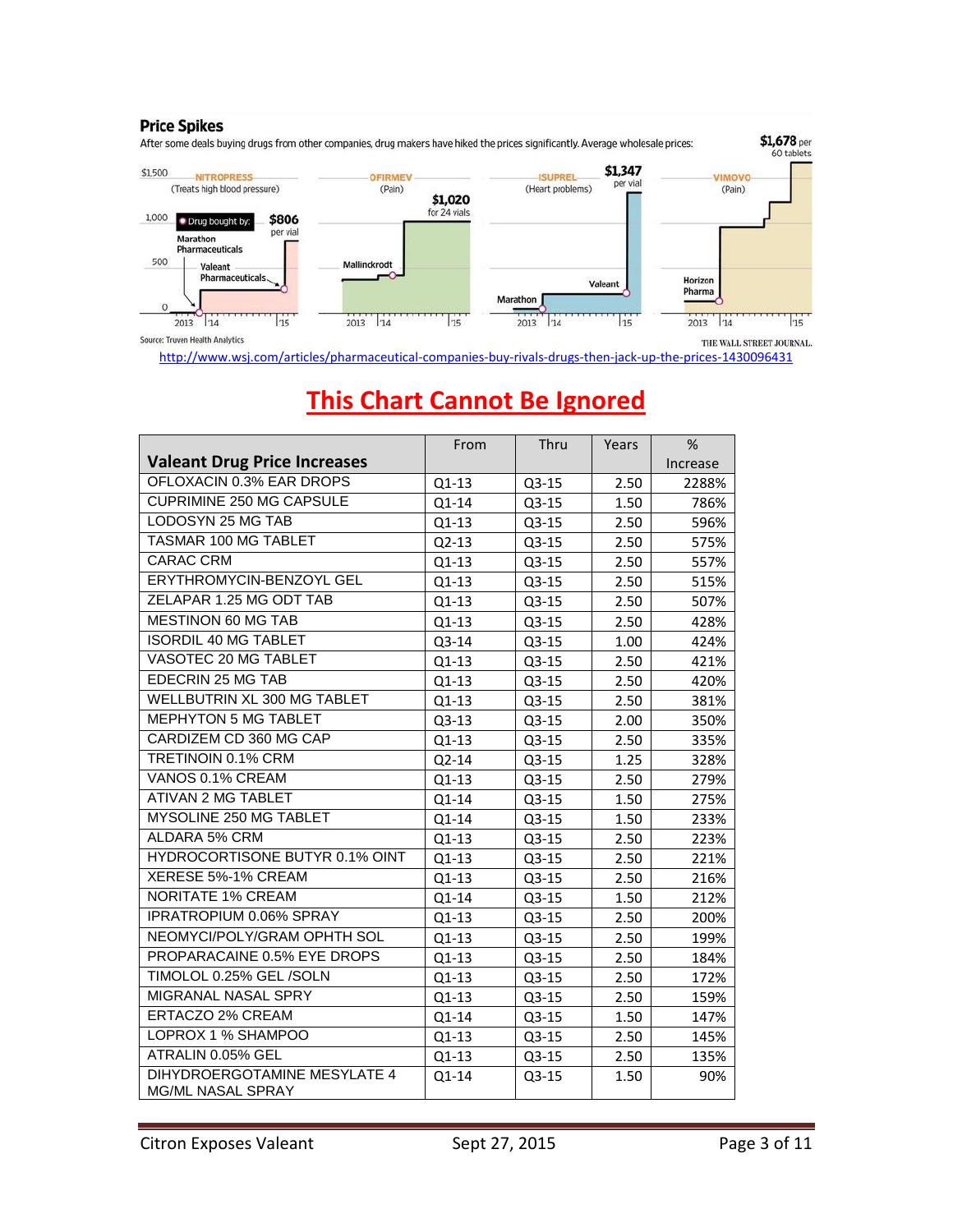Consistently, the justification for high prices of drugs in the U.S. has been the argument that we need continued R&D to drive innovation -- and high drug prices are the only way to pay for such innovation. The argument has substantial merits. However, it should be noted this argument is also highly subject to abuse; Valeant has become the ultimate abuser.

## **Valeant's Slash and Burn Strategy for R&D**

Valeant CEO Michael Pearson is a former pharmaceutical consultant with McKinsey & Co. (23 years) Correspondingly, Valeant's strategic plan reads like a consultant's playbook: cut costs and raise prices. Simple, right? From a consultant's perspective, Valeant's fiscal strategy is logical. Unfortunately, from a systemic perspective, just about every American is worse off as a result of Valeant's strategy. Increased drug prices also drives higher health insurance premiums for every policyholder in the entire country, and higher deficits for the Federal Government, which bears Medicare costs. Meanwhile, no one is getting any incremental benefit; Valeant has made little to no effort to improve these products.

|                        | Comparative Company Analysis |             |               |                      |                     |            |       |              |       |               |
|------------------------|------------------------------|-------------|---------------|----------------------|---------------------|------------|-------|--------------|-------|---------------|
|                        |                              |             | R&D           | <b>R&amp;D/Sales</b> | 2014A               | EV / Sales |       | EV / EBIT DA |       | 2014 EBITDA   |
| <b>Ticker</b>          | <b>Name</b>                  | $EV$ (US\$) | 2014A         | 2014A                | <b>R&amp;D / EV</b> | 2016E      | 2017E | 2016E        | 2017E | <b>Margin</b> |
|                        |                              |             |               |                      |                     |            |       |              |       |               |
| <b>US Large Pharma</b> |                              |             |               |                      |                     |            |       |              |       |               |
| <b>JNJ</b>             | Johnson & Johnson            | \$242.437   | S8.400        | 11.2%                | 3.5%                | 3.3x       | 3.2x  | 9.6x         | 9.0x  | 33%           |
| <b>MRK</b>             | Merck & Co. Inc.             | \$158.344   | S7.180        | 17.0%                | 4.5%                | 3.9x       | 3.9x  | 9.9x         | 10.1x | 29%           |
| <b>ABBV</b>            | Abbvie Inc.                  | \$116,822   | \$3,297       | 16.6%                | 2.8%                | 4.4x       | 4.1x  | 9.7x         | 8.6x  | 21%           |
| LLY                    | Eli Lilly & Co               | \$98,883    | <b>S4,734</b> | 24.0%                | 4.8%                | 4.6x       | 4.4x  | 16.6x        | 15.1x | 21%           |
| <b>BMY</b>             | Bristol-Myers Squibb Co      | \$100,665   | \$4,534       | 28.9%                | 4.5%                | 6.0x       | 5.3x  | 21.6x        | 16.6x | 19%           |
| PFE                    | Pfizer Inc.                  | \$207,442   | S8,400        | 17.1%                | 4.0%                | 4.0x       | 3.8x  | 9.3x         | 8.6x  | 38%           |
|                        |                              |             |               |                      |                     |            |       |              |       |               |
|                        | Non-US Large Pharma          |             |               |                      |                     |            |       |              |       |               |
|                        | BAYN Bayer Ag-Reg            | \$128,430   | \$4,324       | 8.9%                 | 3.4%                | 2.3x       | 2.2x  | 10.1x        | 9.4x  | 20%           |
|                        | NOVN Novertis Ag-Reg         | \$254,113   | \$9,900       | 17.0%                | 3.9%                | 4.8x       | 4.6x  | 15.8x        | 14.3x | 30%           |
| <b>ROG</b>             | Roche Holding Ag-Genusschein | \$237,715   | \$9,839       | 20.8%                | 4.1%                | 4.7x       | 4.5x  | 11.1x        | 10.4x | 35%           |
| SAN                    | Sanofi                       | \$135,745   | \$5,050       | 15.1%                | 3.7%                | 3.2x       | 3.1x  | 10.1x        | 9.6x  | 30%           |
|                        | NOVOE Novo Nordisk A/S-B     | \$139,793   | \$2,236       | 15.8%                | 1.0%                | 8.0x       | 7.3x  | 17.3x        | 15.8x | 43%           |
| AZN                    | As trazeneda Plo             | \$87.522    | \$5,579       | 21.4%                | 6.4%                | 3.7x       | 3.7x  | 12.3x        | 12.0x | 32%           |
| GSK                    | Glaxos mithkline PIc         | \$113,341   | \$4,849       | 13.5%                | 4.3%                | 2.9x       | 2.9x  | 9.4x         | 8.9x  | 33%           |
| <b>SHP</b>             | Shire Plo                    | S44,024     | \$1,068       | 17.7%                | 2.4%                | 6.1x       | 5.5x  | 12.7x        | 11.1x | 35%           |
|                        |                              |             |               |                      |                     |            |       |              |       |               |
| Average                |                              |             | 17.5%         | 3.9%                 | 4.4x                | 4.2x       | 12.5x | 11.4x        | 29.9% |               |
|                        |                              |             |               |                      |                     |            |       |              |       |               |
| <b>VRX</b>             | Valeant Pharmaceuticals Inte | \$101.239   | \$246         | 3.0%                 | 0.2%                | 7.5x       | 7.0x  | 13.3x        | 11.9x | 46%           |
|                        |                              |             |               |                      |                     |            |       |              |       |               |

#### **Comparative R&D Expense for Major Pharmaceutical Companies**

\*Forecast period information is based on Bloomberg consensus estimates

The chart above shows how pitiful the research and development spend is at Valeant. The average pharma spends **17%** of revenue on R&D, but Valeant spends **only 3%.**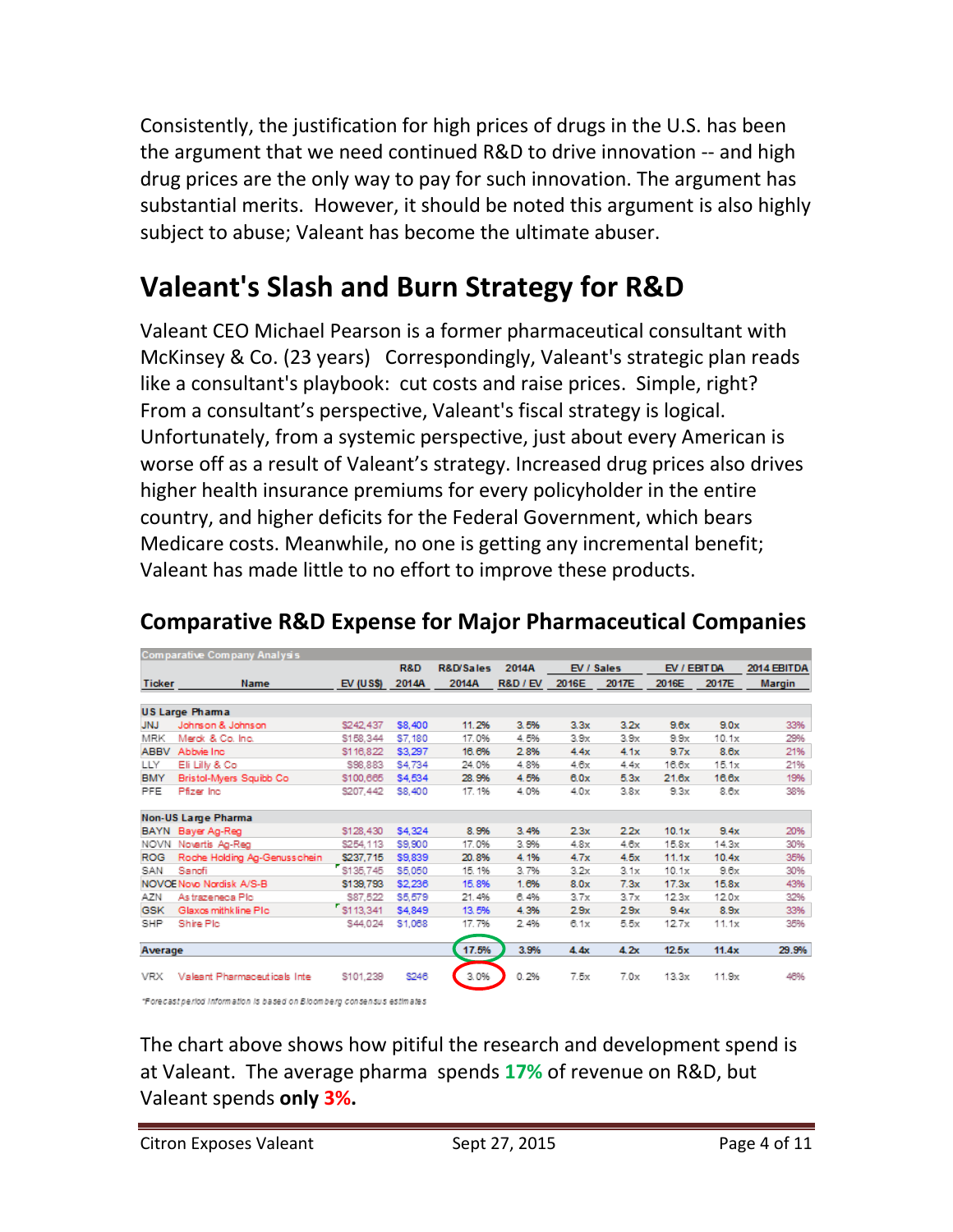An easy defense to this from bulls is the ineffectiveness of R&D. Well that is what separates a "good" pharmaceutical company from one not so good -- the ability to innovate. Any asshole can jack up prices and cut spending.

To give an example to this point, look at the story of Allergan, the same company that rebuffed Valeant's takeover proposal because of their business practices.

"From the \$7 billion that Allergan invested in R&D between 1992 and 2013, the company gained \$50 billion in sales between 2007 and 2013"

*-- WSJ, June 10, 2014*

[http://www.wsj.com/articles/bid-for-allergan-puts-valeants-research-and-development](http://www.wsj.com/articles/bid-for-allergan-puts-valeants-research-and-development-cuts-under-scrutiny-1402443053)[cuts-under-scrutiny-1402443053](http://www.wsj.com/articles/bid-for-allergan-puts-valeants-research-and-development-cuts-under-scrutiny-1402443053)

Valeant has recently started to defend its scant R&D by stating they are more focused on "output" rather than "input", meaning the results they achieve vs the money they invest. This is an insult to every other pharmaceutical company and to the system that supports Valeant. Do you really think that if you are efficient you can provide the same outputs and spend 90% less on research and development than companies like Johnson and Johnson, Pfizer, Merck or Eli Lilly?

**Escalating drug prices with no additional innovation simply drains resources from the system, and providing zero additional benefits. It should be stopped and needs to be stopped; otherwise, such practices simply encourage a crescendo of bad behavior from participants. Eventually, it reduces incentives for companies to invest needed R&D that can actually improve the quality of care through the development of new drugs.** 

### **This is where is Gets Scary!**

Valeant's strategy to simply slash and burn R&D has rewarded it with an escalating stock price compared to peers. Does this look like a bio-tech bubble or a Valeant bubble?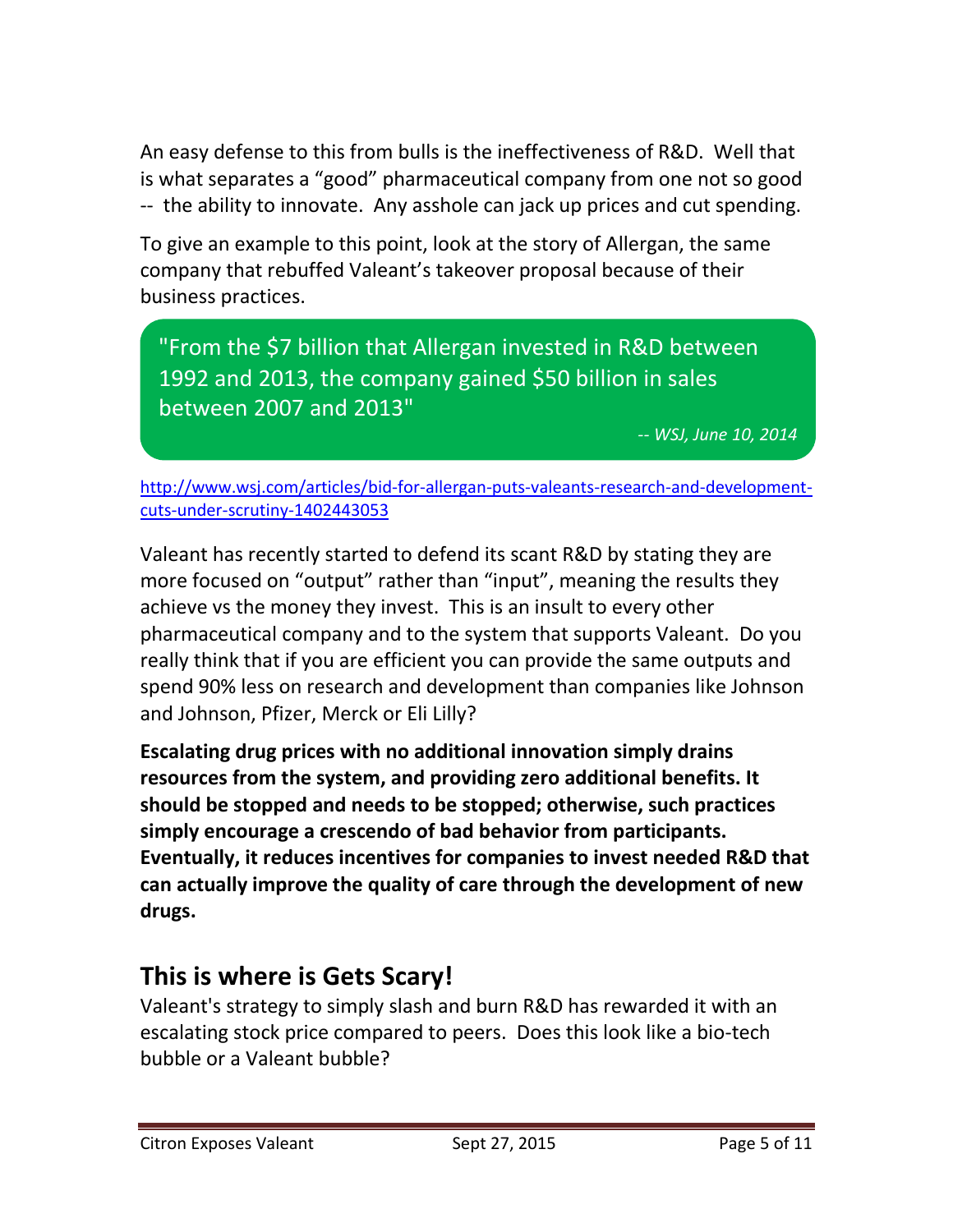

Valeant y Comps | Relative Return Last Three Years

As shareholders notice the rising price of Valeant stock, other companies are starting to follow in lockstep. Recently, Endo International, now run by [a former Pearson lieutenant, is](http://www.wsj.com/articles/bid-for-allergan-puts-valeants-research-and-development-cuts-under-scrutiny-1402443053) emulating aspects of the Valeant approach [by taking out costs and raising prices,](http://www.wsj.com/articles/bid-for-allergan-puts-valeants-research-and-development-cuts-under-scrutiny-1402443053) then turning into an aggressive bidder for pharma companies like Salix. Similarly, Mylan has started to "play hardball" as we observe with the Epi-Pen controversy. [http://www.fiercepharma.com/story/mylan-leverages-marketing-savvy-price-hikes-](http://www.fiercepharma.com/story/mylan-leverages-marketing-savvy-price-hikes-make-epipen-go-med/2015-09-24)

[make-epipen-go-med/2015-09-24](http://www.fiercepharma.com/story/mylan-leverages-marketing-savvy-price-hikes-make-epipen-go-med/2015-09-24)

.

Note how extreme Epi-Pen price hikes impact public school district budgets for schools only trying to do the right thing by protecting students from lifethreatening anaphylactic shock incidents.

The risk that Citron is discussing now was articulated in 2013 article in Forbes comparing Valeant to Genentech. Genentech CEO Art Levinson is a scientist dedicated to research and development versus the consultant in Pearson. This Forbes piece was a chilling foreshadowing of the future.

**"There's also the non-trivial concern that if Valeant's acquisition strategy were widely adopted, who would build the companies everyone intends to acquire?"**

[http://www.forbes.com/sites/davidshaywitz/2013/05/25/what-the-ascent-of-valeants](http://www.forbes.com/sites/davidshaywitz/2013/05/25/what-the-ascent-of-valeants-ceo-the-anti-art-levinson-means-for-pharmas-future/)[ceo-the-anti-art-levinson-means-for-pharmas-future/](http://www.forbes.com/sites/davidshaywitz/2013/05/25/what-the-ascent-of-valeants-ceo-the-anti-art-levinson-means-for-pharmas-future/)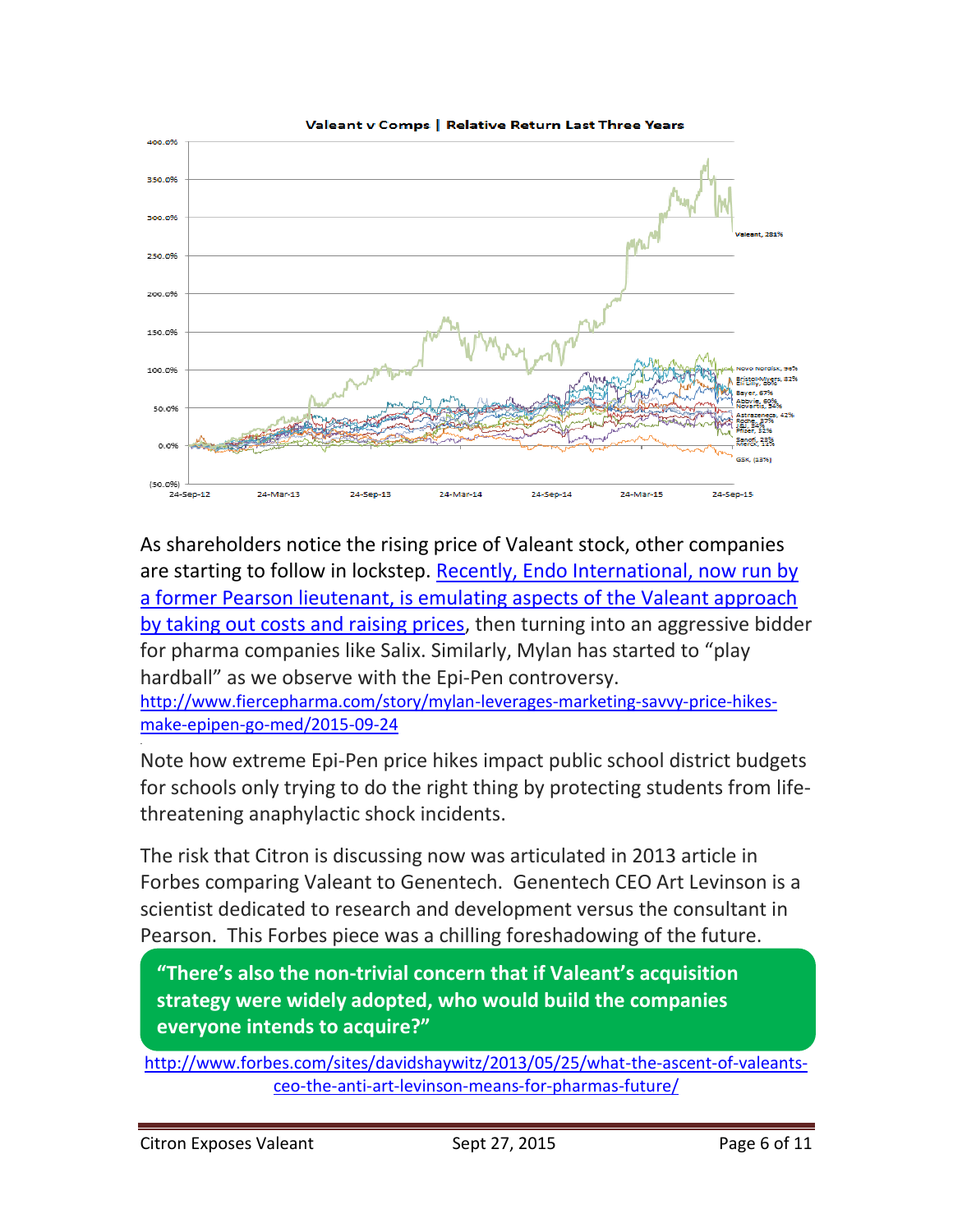It is just two years since this article was published. Valeant stock price is up 100% since this article and other pharmaceutical companies being forced to mimic its strategy.

This has become such a plague in the pharmaceutical industry that the Allergan CEO was forced to admit that, "Dealing with shareholder activistslike Pershing Square's Ackman should become a CEO/Chairman's first priority"

[http://www.in-pharmatechnologist.com/Regulatory-Safety/Dealing-with-activist-shareholders-Allergan-CEO-shares-advice-at-](http://www.in-pharmatechnologist.com/Regulatory-Safety/Dealing-with-activist-shareholders-Allergan-CEO-shares-advice-at-BIO?utm_source=copyright&utm_medium=OnSite&utm_campaign=copyright)[BIO?utm\\_source=copyright&utm\\_medium=OnSite&utm\\_campaign=copyright](http://www.in-pharmatechnologist.com/Regulatory-Safety/Dealing-with-activist-shareholders-Allergan-CEO-shares-advice-at-BIO?utm_source=copyright&utm_medium=OnSite&utm_campaign=copyright)

Does this mean you must answer to activist shareholders and work through government loopholes to increase share price regardless of the long term effects of an aggressively leveraged balance sheet?

Valeant has forgotten that by the time this company staggers under the weight of their balance sheet debt, the "shareholders" they are appeasing today will have moved on to whatever the next opportunity is.

# **8 But Wait ... It Gets Worse!**

**Valeant's True Core Competency:** 

# *Lets Loot The US Taxpayer*

# **Follow the Money and See Exactly How They Do It.**

Take just one step back from connecting the dots on a system that rewards slashing R&D and forcing unlimited drug price rises, you get to an insight even uglier. Follow the money to see why this company is a frontal assault on every American.

**Step 0:** The obvious point that a vast amount of all drug research begins with National Institute of Health (NIH) Grants -- funded by all US taxpayers. Drug companies are all beneficiaries of this fundamental expansion of science, the intent of which is to make life better, for **all** of us.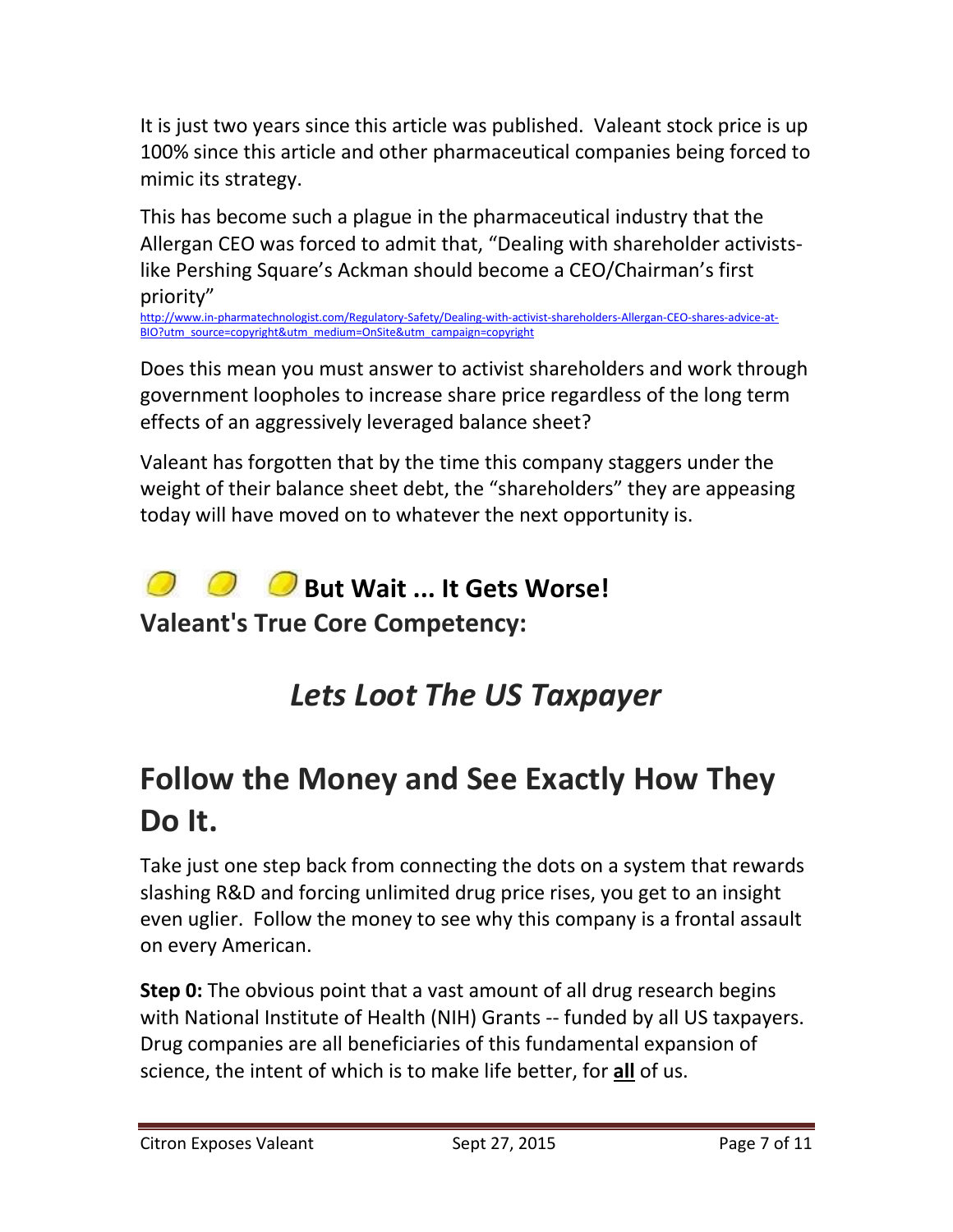**Step 1** is the unregulated, ungoverned and unrestrained drug price jack-up, mastered by Valeant, as analyzed above. The US is the only developed country without some form of control over drug pricing; we have the highest pharma prices in the world. Most of the reason devolves from a backroom deal cut when the Bush administration set in motion the Medicare Drug benefit and inexplicably (if you're not a lobbyist) gave away the rights of the US Government -- the nation's largest buyer of pharmaceuticals -- to negotiate drug prices with suppliers.

**Step 2** is the Tax Inversion Game. [Valeant was the first pharma company to](http://www.bloombergview.com/quicktake/tax-inversion)  [play this gambit,](http://www.bloombergview.com/quicktake/tax-inversion) rolling its tax burdens to friendlier venues offshore in 2010 when it took over Biovail, a Canadian pharma company in order to lower its tax rate to 5%. So as Valeant gouges the US healthcare system, you taxpayers will be happy to know lots of that revenue is (legally) evading US taxation.

**" There is no question that we would not be in the same place we are in today if we had a higher tax rate,"**

> -- " Valeant's former finance chief, Howard Schiller, testifying at a July 2015 congressional hearing

**Step 3** Now it gets really perverse. **Valeant becomes irresistible to hedge funds --** it has become a virtual **hedge fund hotel. [Bill Ackman crows it](http://fortune.com/2015/05/04/bill-ackman-valeant-could-be-next-berkshire-hathaway/)  [is "a very early-stage Berkshire Hathaway"](http://fortune.com/2015/05/04/bill-ackman-valeant-could-be-next-berkshire-hathaway/) ... "a platform company that systematically makes acquisitions in order to increase its own value'"**

In fact, CNBC recently listed it as the #1 ["Most Profitable Hedge Fund Bet of](http://www.cnbc.com/2015/05/18/the-stocks-top-hedge-funds-love.html)  [Q2 2015"](http://www.cnbc.com/2015/05/18/the-stocks-top-hedge-funds-love.html) owned by 7 of the 20 top performing hedge funds.

Most of these hedge funds own the stock in their offshore component and than the principles will take their fat profits using -- the carried interest [loophole.](http://www.cnbc.com/2014/03/04/cnbc-explains-carried-interest.html)

Of course this tax break is true for every stock, but it is most important in Valeant because the company has given up a future in order to have a better "right now" just to assuage its many hedge fund shareholders without planning for the future. As consistently stated by Valeant: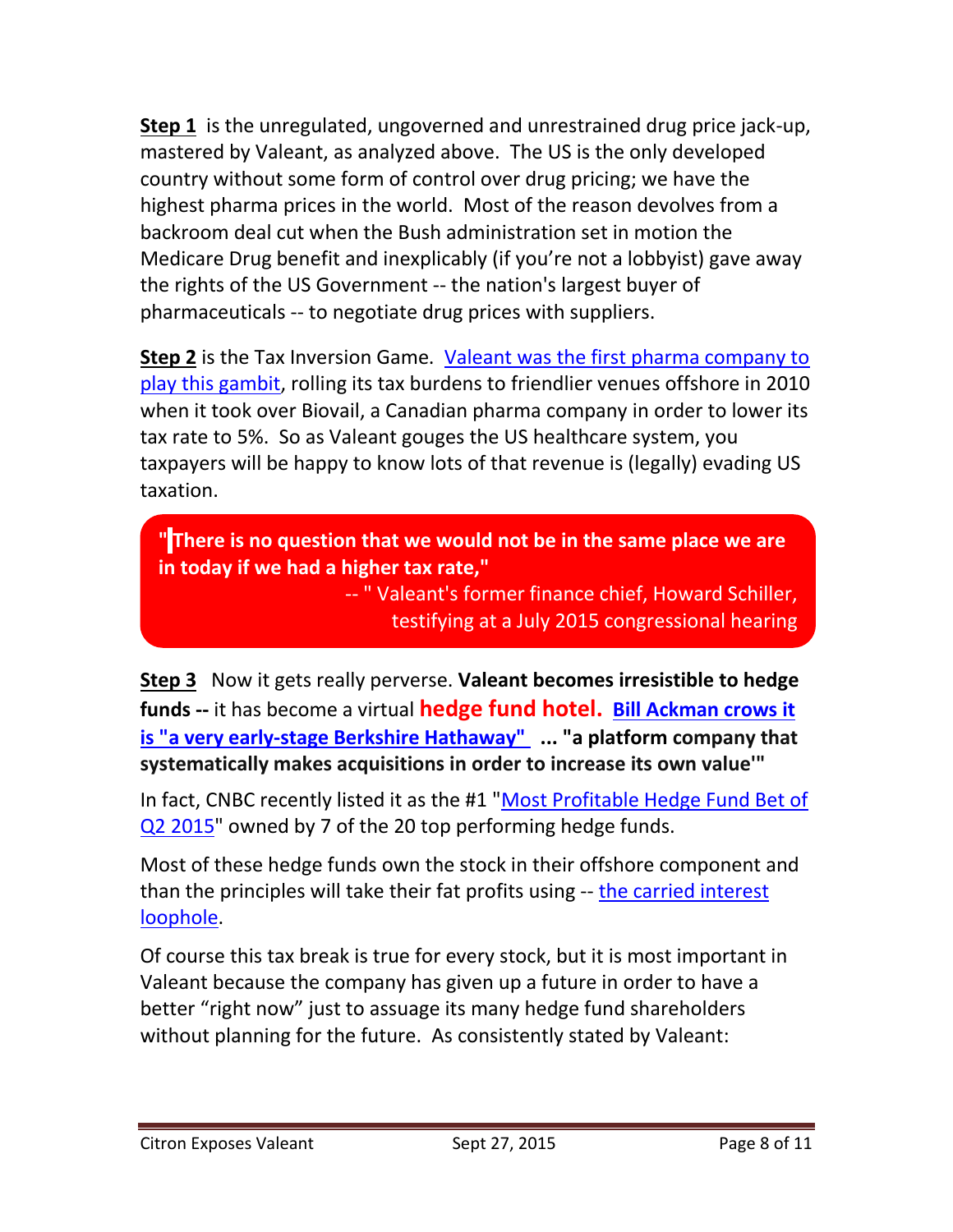**" Our duty is to our shareholders and to maximize the value of the products that Valeant sells"**

-- " Valeant company spokeswoman Laurie Little

### **Why is this Moment of Truth for Valeant ?**

Short Sellers and critics have discussed Valeant for years. But now it has hit a perfect storm of bad news over the past two months will have a direct effect on their share price.

1. The presidential elections have made prescription drugs a major topic of discussion. Bernie Sanders has already singled out Valeant for the increase in their heart medication pricing: [http://www.wsj.com/articles/bernie-sanders-elijah-cummings-question-valeant](http://www.wsj.com/articles/bernie-sanders-elijah-cummings-question-valeant-on-heart-drug-price-increases-1439574723)[on-heart-drug-price-increases-1439574723](http://www.wsj.com/articles/bernie-sanders-elijah-cummings-question-valeant-on-heart-drug-price-increases-1439574723)  Just wait until Senator Sanders get the full list of price increases employed by Valeant. Senator Sanders most likely didn't know that Valeant also raised the [price of Metformin](http://www.pharmacybenefitnews.com/#!PRICE-FLASH-Glumetza-therapy-could-now-cost-you-50000-per-year/c193z/558f31730cf2711ebbcebec5) by a staggering 600%. [http://www.pharmacybenefitnews.com/#!PRICE-FLASH-Glumetza-therapy](http://www.pharmacybenefitnews.com/#!PRICE-FLASH-Glumetza-therapy-could-now-cost-you-50000-per-year/c193z/558f31730cf2711ebbcebec5)[could-now-cost-you-50000-per-year/c193z/558f31730cf2711ebbcebec5](http://www.pharmacybenefitnews.com/#!PRICE-FLASH-Glumetza-therapy-could-now-cost-you-50000-per-year/c193z/558f31730cf2711ebbcebec5)

Hillary Clinton has laid out an in-depth drug industry regulatory scheme to reward R&D and penalize companies that are gaming the system ... exactly like Valeant.

- 2. The recent selloff in the market has forced investors to reevaluate risks in their portfolio and the highly levered balance sheet of Valeant does not seem as desirable as it was just 3 months ago.
- 3. Martin Skrelli has put a face to the gouging of America by pharmaceutical companies. The media seems roused to demand answers. Now Senate Democrats are demanding action, and this is the stimulus.



Citron Exposes Valeant Sept 27, 2015 Citron Exposes Valeant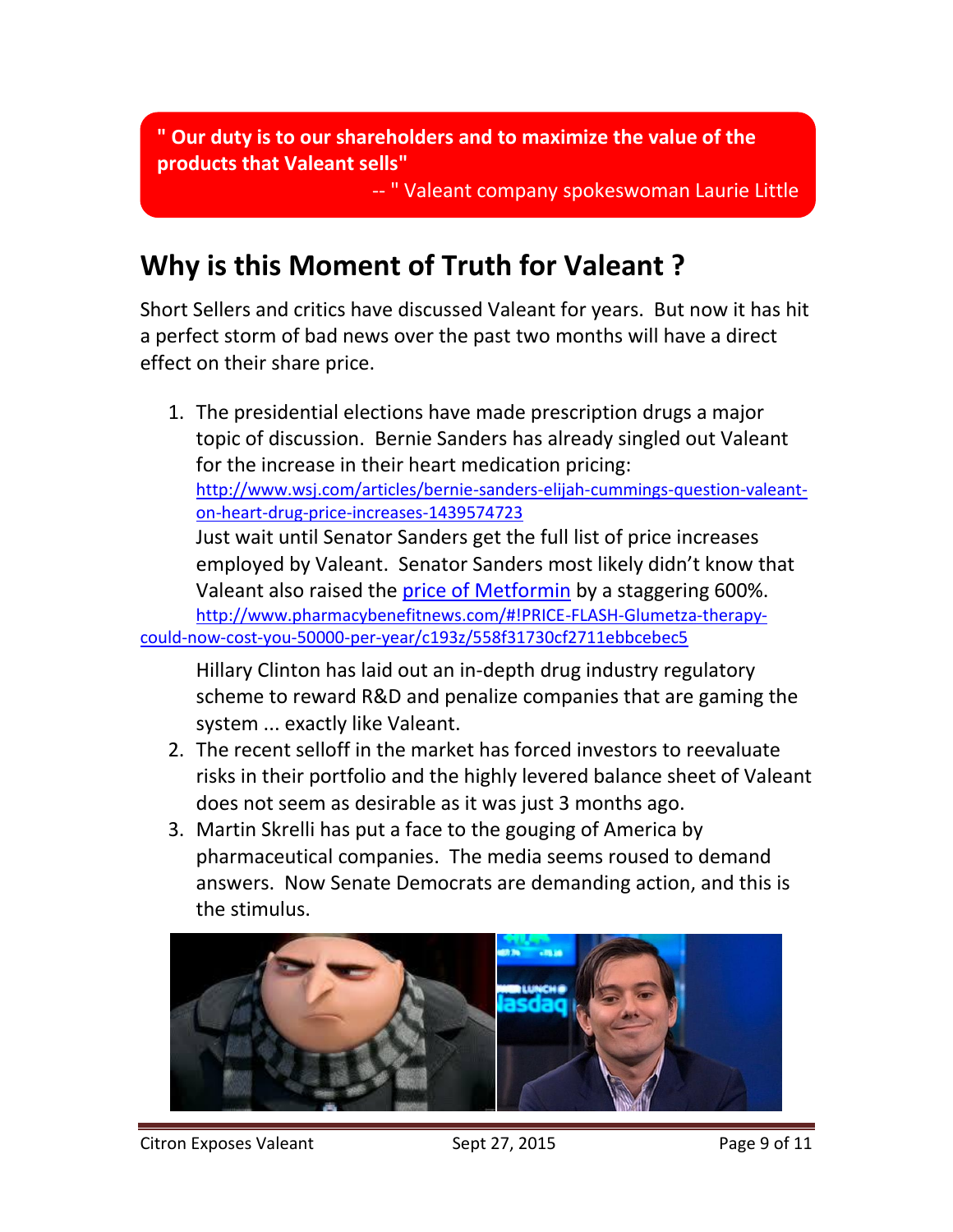## **The future for Valeant**

It is too late to put this genie back in the bottle. America is starting to care about the rising cost of prescription medicine and it is a topic that will stay in the forefront of next year's presidential elections.

#### **US Citizens are not divided on this issue**

"One poll, released last week by the Kaiser Family Foundation, found that 93 percent of Democrats, 83 percent of independents, and 74 percent of Republicans want the federal government to negotiate drug prices for Medicare."

[https://www.bostonglobe.com/news/nation/2015/08/24/prescription-drug-prices-becoming-presidential-campaign](https://www.bostonglobe.com/news/nation/2015/08/24/prescription-drug-prices-becoming-presidential-campaign-issue/tOlUbF6UBlAxj4ppnTgeSP/story.html)[issue/tOlUbF6UBlAxj4ppnTgeSP/story.html](https://www.bostonglobe.com/news/nation/2015/08/24/prescription-drug-prices-becoming-presidential-campaign-issue/tOlUbF6UBlAxj4ppnTgeSP/story.html)

Valeant is a malignant tumor on the US Healthcare system that needs to be removed before it infects all the other healthy companies ... or you end up with no money invested in drug innovation and forever skyrocketing drug prices.

Part II will dissect the unsustainability of Valeant, even without the firestorm of public disgust with its drug price gouging.

### **Analyst's responses … duh!**

Citron expects the analysts to respond to this before we can even press the send button. Valeant has a lot of friends on Wall Street and the banks will be quick to dismiss the validity of any critique, especially if the basis is the well-being of ordinary American citizens … Occupy Wall Street was not an accident.